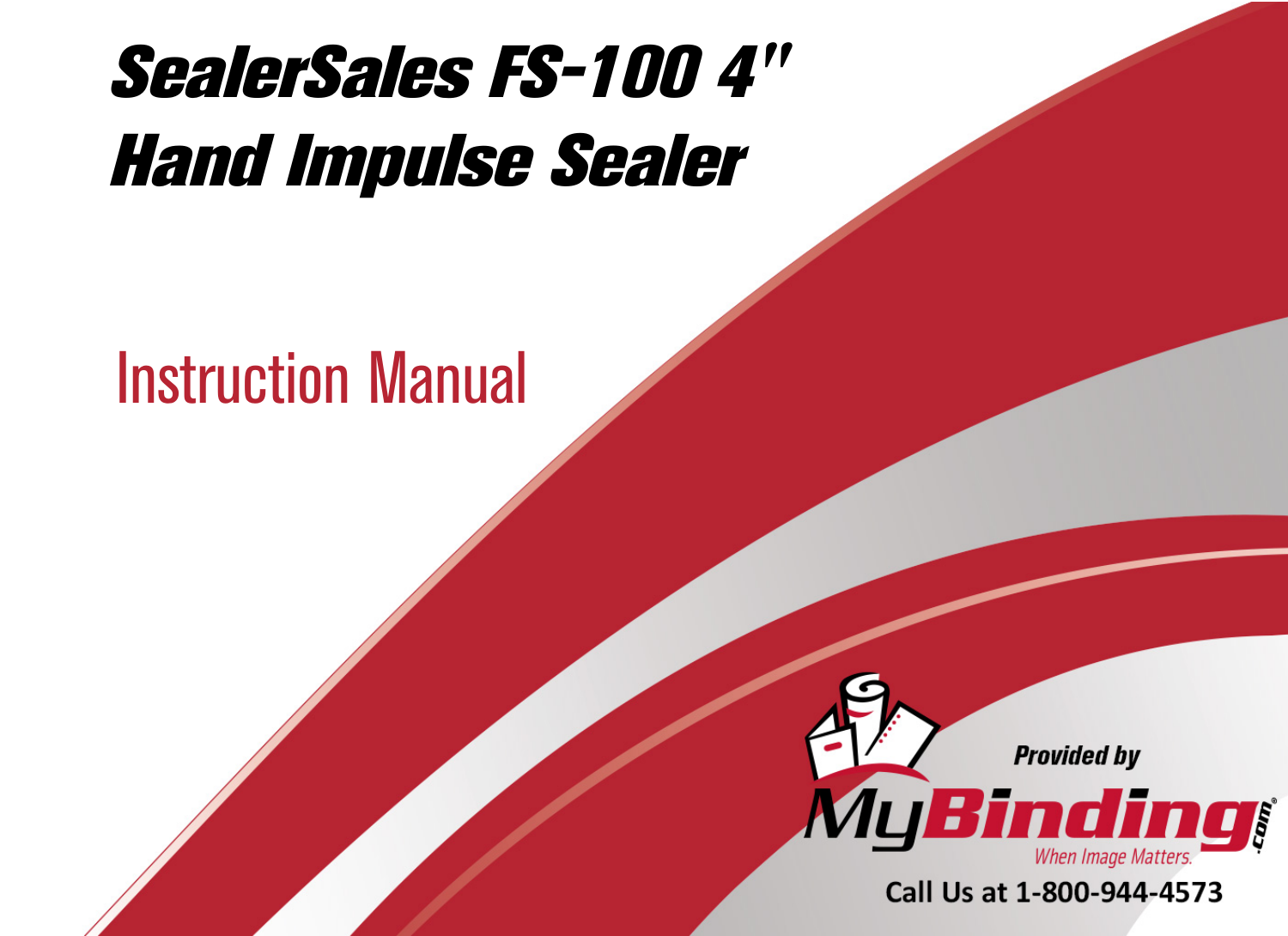### **IMPULSE SEALER**

OPERATING INSTRUCTIONS MODELS: FS-100 FS-200/205 FS-300 /305 FS-400/405 FS-500/505 FS-200C/205C FS-300/305C

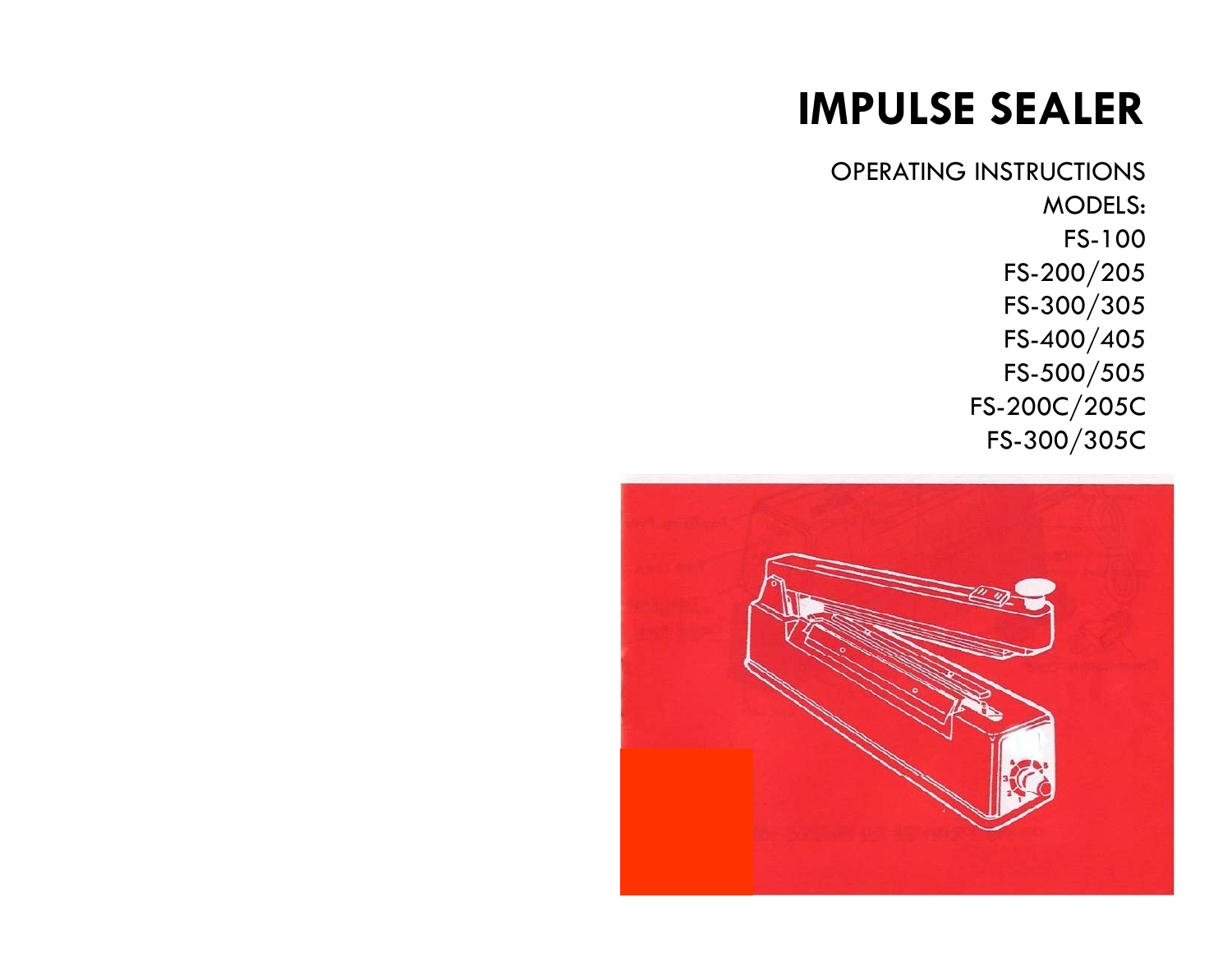#### 1. PARTS IDENTIFICATION



#### 2. CONNECTION DIAGRAM



#### 10. TROUBLESHOOTING

| <b>MALFUNCTIONS</b>                                   | <b>REASONS</b>                                                                                                                                                           | <b>SUGGESTIONS</b>                                                                                              |
|-------------------------------------------------------|--------------------------------------------------------------------------------------------------------------------------------------------------------------------------|-----------------------------------------------------------------------------------------------------------------|
| No sealing<br>Power lamp is off                       | Disconnected plug<br>Power cord is broken<br>Transformer is broken                                                                                                       | Check or change the plug<br>Replace or repair the cord<br>Replace the transformer                               |
| No sealing<br>Power lamp is on<br>Sealing lamp is on  | Heater (heating element) is<br>broken<br>Spring hook our mounting<br>spring is loose or in poor<br>contact<br>Terminals of the heating<br>element are in poor<br>contact | Replace the heater<br>Clean or tighten spring<br>hook connection<br>Clean the terminals and<br>adjust if needed |
| No sealing<br>Power lamp is on<br>Sealing lamp is off | Microswitch is activated<br>Defective microswitch                                                                                                                        | Adjust the microswitch<br>lever<br>Adjust the microswitch<br>position<br>Replace the microswitch                |
| Teflon cloth burn                                     | Timer malfunction<br>Prolonged heating time                                                                                                                              | Replace timer or relay<br>Decrease the timer<br>setting                                                         |
| Heating wire breaks                                   | Worn Teflon adhesive                                                                                                                                                     | Replace the Teflon<br>adhesive                                                                                  |
| Seal is wrinkled                                      | Heating timer is set too<br>high<br>Cooling time is not enough                                                                                                           | Lower the timer setting<br>Continue pressing the<br>upper lever for 1-2<br>seconds after the light<br>goes off  |
| Imperfect seal                                        | Worn Teflon cloth<br>Worn silicone rubber                                                                                                                                | Replace Teflon cloth<br>Replace silicone rubber                                                                 |
| Broken seal                                           | Prolonged sealing time                                                                                                                                                   | Decrease timer setting                                                                                          |
| Non-full-weld seal                                    | Sealing time is too short                                                                                                                                                | Increase sealing time                                                                                           |
| Seal sticking                                         | Dirty Teflon cloth<br>Dirty sealing bar                                                                                                                                  | Clean the Teflon cover<br>Clean the silicone rubber<br>sealing bar                                              |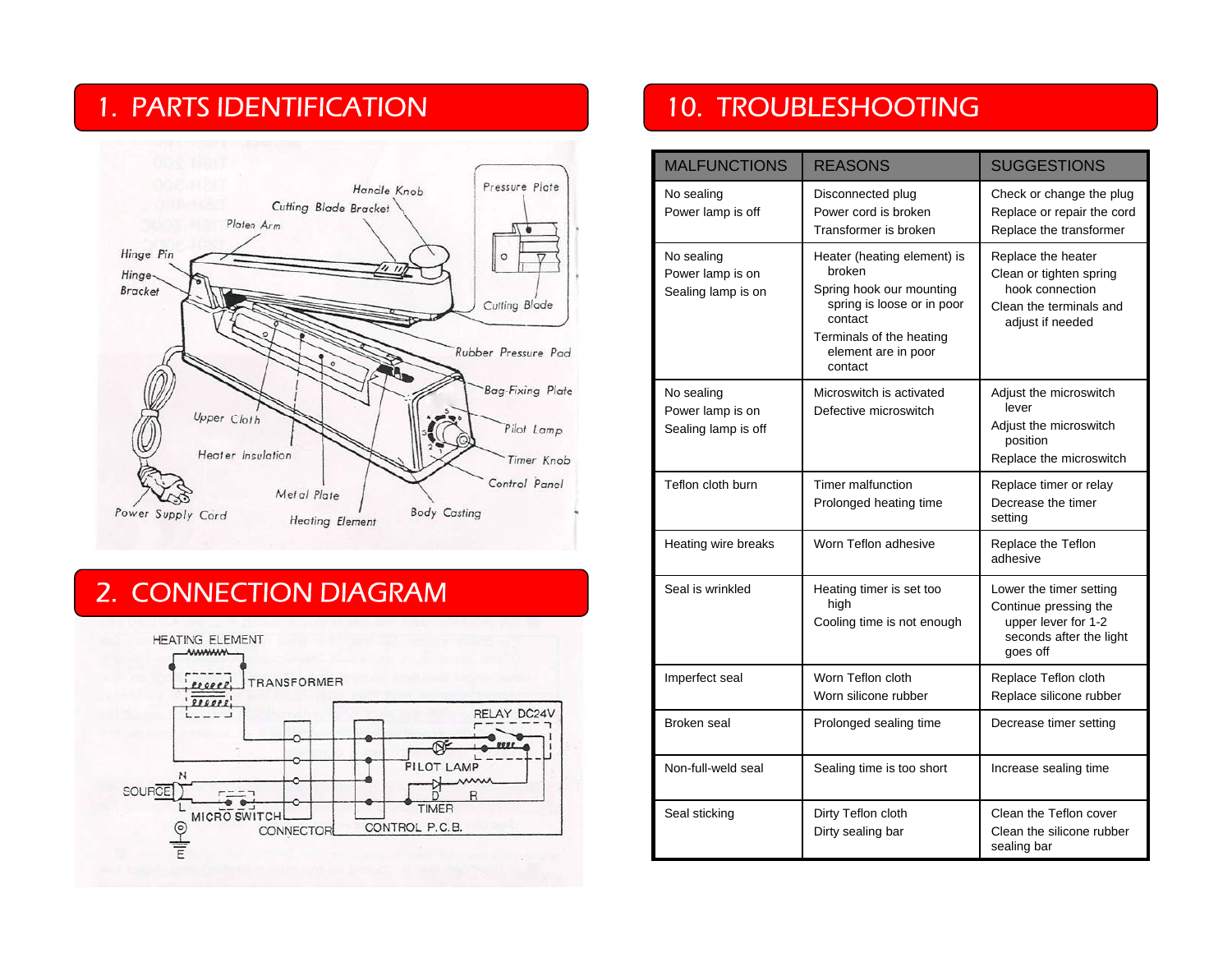#### 5. OPERATION

- The machine does not use a power switch. Plug the AC cord into the power source. Set the timer knob according to the thickness of the materials to be sealed. The higher the number on the dial, the longer the sealing time. Put one plastic bag on the sealing platform, and then push down the handle. The electronic circuit controls the heat time automatically, the light turns off (to cut off the power automatically). After 1-2 seconds, release the handle. The perfect seal is complete.
- Should the seal appear damaged, most likely, the timer on the setting was too high. Adjust the knob to a lower timer setting.
- A non-tight seal is caused by sealing time that is too low. Adjust the knob to a higher timer setting.
- Should the plastic bag stick to the handle rubber, cooling time needs to be longer. Keep the handle down for a short time after the light turns off
- Slide the knife to cut off the rest of the bag. (Only for FS-200C/205C and FS-300/FS-305C)



- After the timer knob has been set, the heat time duration will remain the same for each usage. It is unnecessary to make further adjustments.
- It is okay to leave the AC cord plugged into the power source. No power is used unless the handle is pressed down.

#### 6. GETTING STARTED

- No warm-up time needed.
- Always start with the lowest setting #1.
- ٠. Increase slowly until you get a satisfactory seal.
- Once the correct setting of the timer is set, the sealer will provide a consistent air and water proof seal every time.

#### 7. TIPS FOR SUCCESSFUL SEALING

- Always keep the sealing platform clean. Avoid the oxidation of the residual on the platform which will reduce the life of the heating element and the teflon.
- Do not use water to clean the sealing platform.
- *Should the bottom teflon cloth wear out, it will cause a short circuit and damage the heating element. Each time you replace the heating element or the top teflon teflon, check the bottom teflon adhesive and replace if worn.*
- Only use original equipment replacement wires and parts.
- A worn silicon handle rubber will influence the sealing effect. After a long period of usage, it should be checked.

#### 8. SPARE PARTS

| <b>Model</b>           | FS-100/200/300/400/505<br>FS-205/305/405/505 | <b>FS-200C/300C</b><br><b>FS-205C/305C</b> |
|------------------------|----------------------------------------------|--------------------------------------------|
| <b>Heating Element</b> | 2 <sub>pcs</sub>                             | 2 <sub>DCS</sub>                           |
| <b>Teflon Cover</b>    | 2 <sub>DCS</sub>                             | 2 <sub>pcs</sub>                           |
| <b>Blade</b>           | --                                           | 1pc                                        |